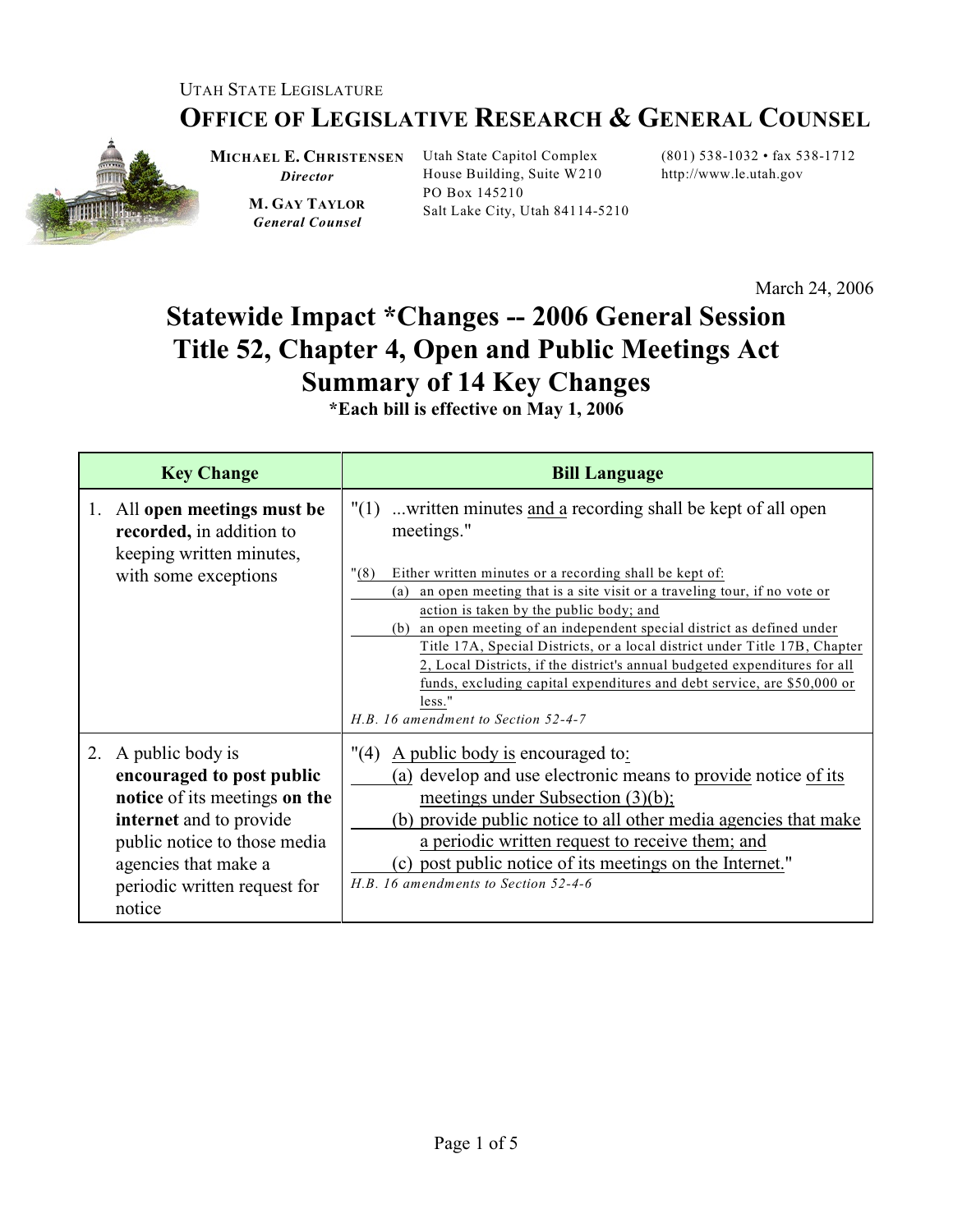|    | <b>Key Change</b>                                                                                                                                                                                                                                                                                                                                                                                                                        | <b>Bill Language</b>                                                                                                                                                                                                                                                                                                                                                                                                                                                                                                                                                                                                                                                                                                                                                                                                                     |
|----|------------------------------------------------------------------------------------------------------------------------------------------------------------------------------------------------------------------------------------------------------------------------------------------------------------------------------------------------------------------------------------------------------------------------------------------|------------------------------------------------------------------------------------------------------------------------------------------------------------------------------------------------------------------------------------------------------------------------------------------------------------------------------------------------------------------------------------------------------------------------------------------------------------------------------------------------------------------------------------------------------------------------------------------------------------------------------------------------------------------------------------------------------------------------------------------------------------------------------------------------------------------------------------------|
|    | 3. Requires agendas that are<br>issued with public notices to<br>provide reasonable<br>specificity as to the topics to<br>be considered at the meeting<br>Prohibits a public body from<br>taking final action on topics<br>that are not posted, unless<br>the meeting is an emergency<br>meeting                                                                                                                                         | "(6) (a) A public notice that is required to include an agenda under<br>Subsection (2), shall provide reasonable specificity to<br>notify the public as to the topics to be considered at the<br>meeting. Each topic shall be listed under an agenda item<br>on the meeting agenda.<br>(b) Except as provided in Subsection (5) and Subsection<br>$(6)(c)$ , a public body may not consider a topic in an open<br>meeting that is not:<br>(i) listed under an agenda item under Subsection $(6)(a)$ ;<br>and<br>(ii) included with the advanced public notice in accordance<br>with this section.<br>(c) A topic not listed on the open meeting agenda that is raised<br>during an open meeting may be discussed but no final<br>action may be taken by the public body during that<br>meeting."<br>H.B. 16 amendments to Section 52-4-6 |
| 4. | Written minutes are the<br>official record of action<br>taken in an open meeting                                                                                                                                                                                                                                                                                                                                                         | "but [only] written minutes shall be [evidence of] the official<br>record of action taken at [such] the meeting.<br>H.B. 16 amendments to Section 52-4-7                                                                                                                                                                                                                                                                                                                                                                                                                                                                                                                                                                                                                                                                                 |
| 5. | Amends the definition of<br>"public body" to include<br>only public bodies that are<br>created by statute, rule,<br>ordinance, or resolution                                                                                                                                                                                                                                                                                             | "(3) (a) "Public body" means any administrative, advisory,<br>executive, or legislative body of the state or its political subdivisions<br>that:<br>(i) is created by a statute, rule, ordinance, or resolution;<br>$[\overrightarrow{(t)}]$ (ii) consists of two or more persons;<br>$[\overrightarrow{tii}]$ (iii) expends, disburses, or is supported in whole or in part<br>by tax revenue; and<br>$\left[\frac{1}{111}\right]\left(iv\right)$ is vested with the authority to make decisions<br>regarding the public's business."<br>H.B. 14 amendments to Section 52-4-2                                                                                                                                                                                                                                                           |
|    | 6. Requires a public body to<br>record closed meetings<br>instead of having the option<br>to either take minutes or<br>make a recording<br>(Current exceptions from the<br>closed meeting recordings<br>requirements are not changed for<br>meetings that exclusively discuss:<br>an individual's character,<br>professional competence or<br>physical or mental health; or<br>deployment of security personal,<br>devices, or systems.) | "the public body shall [either tape] record the closed portion of the<br>meeting $\lceil \sigma r \rceil$ and may keep detailed written minutes that disclose the<br>content of the closed portion of the meeting."<br>H.B. 14 amendments to Section 52-4-7.5                                                                                                                                                                                                                                                                                                                                                                                                                                                                                                                                                                            |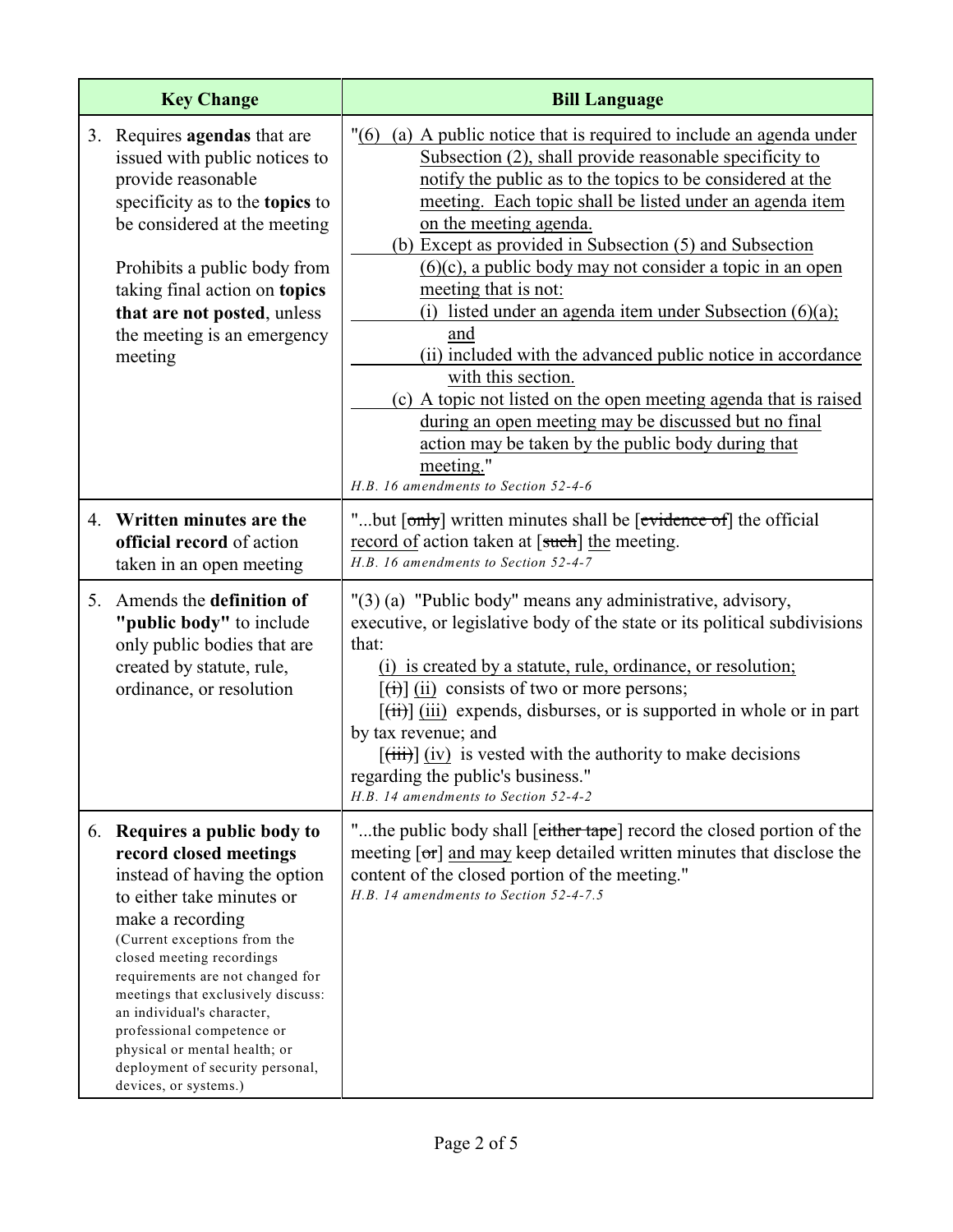| <b>Key Change</b>                                                                                                                                                                                               | <b>Bill Language</b>                                                                                                                                                                                                                                                                                                                                                                                                                                                                                                                                                                                                                                                                                                                                                                                                                                                                                                                                                                                                                                                                                              |
|-----------------------------------------------------------------------------------------------------------------------------------------------------------------------------------------------------------------|-------------------------------------------------------------------------------------------------------------------------------------------------------------------------------------------------------------------------------------------------------------------------------------------------------------------------------------------------------------------------------------------------------------------------------------------------------------------------------------------------------------------------------------------------------------------------------------------------------------------------------------------------------------------------------------------------------------------------------------------------------------------------------------------------------------------------------------------------------------------------------------------------------------------------------------------------------------------------------------------------------------------------------------------------------------------------------------------------------------------|
| Requires the public body<br>7.<br>publicly announce the<br>location of a closed<br>meeting and to enter the<br>location in the minutes of<br>the open meeting at which<br>the closed meeting was<br>approved    | "(4) The following information shall be publically announced and<br>entered on the minutes of the open meeting at which the closed<br>meeting was approved:<br>(a) the reason or reasons for holding $[a]$ the closed meeting<br>[ $and$ ];<br>(b) the location where the closed meeting will be held; and<br>(c) the vote of each member of the public body, either for or<br>against the $\lceil$ proposition] motion to hold $\lceil$ such a] the closed<br>meeting[, cast by each member by name shall be entered on<br>the minutes of the meeting.<br>H.B. 14 amendments to Section 52-4-4                                                                                                                                                                                                                                                                                                                                                                                                                                                                                                                   |
| 8. Requires a public body to<br>hold workshops or<br>executive sessions at the<br>location where the public<br>body is holding the regularly<br>scheduled public meeting,<br>and provides certain<br>exceptions | "(b) A workshop or an executive session of a public body in which<br>a quorum is present that is held on the same day as a regularly<br>scheduled public meeting of the public body may only be held<br>at the location where the public body is holding the regularly<br>scheduled public meeting unless:<br>the workshop or executive session is held at the location<br>(i)<br>where the public body holds its regularly scheduled public<br>meetings but, for that day, the regularly scheduled public<br>meeting is being held at different location;<br>any of the meetings held on the same day is a site visit or a<br>(ii)<br>traveling tour and, in accordance with this chapter, public<br>notice is given;<br>the workshop or executive session is an electronic meeting<br>(iii)<br>conducted according to the requirements of Section<br>52-4-7.8; or<br>it is not practicable to conduct the workshop or executive<br>(iv)<br>session at the regular location of the public body's open<br>meetings due to an emergency or extraordinary<br>circumstances.<br>H.B. 14 amendments to Section 52-4-3 |
| 9. Requires the presiding<br>officer to ensure that Open<br>and Public Meetings Act<br>training is provided to the<br>members of a public body<br>annually                                                      | "The presiding officer of the public body shall ensure that the<br>members of the public body are provided with annual training on the<br>requirements of this chapter."<br>H.B. 14 enacts Section 52-4-11                                                                                                                                                                                                                                                                                                                                                                                                                                                                                                                                                                                                                                                                                                                                                                                                                                                                                                        |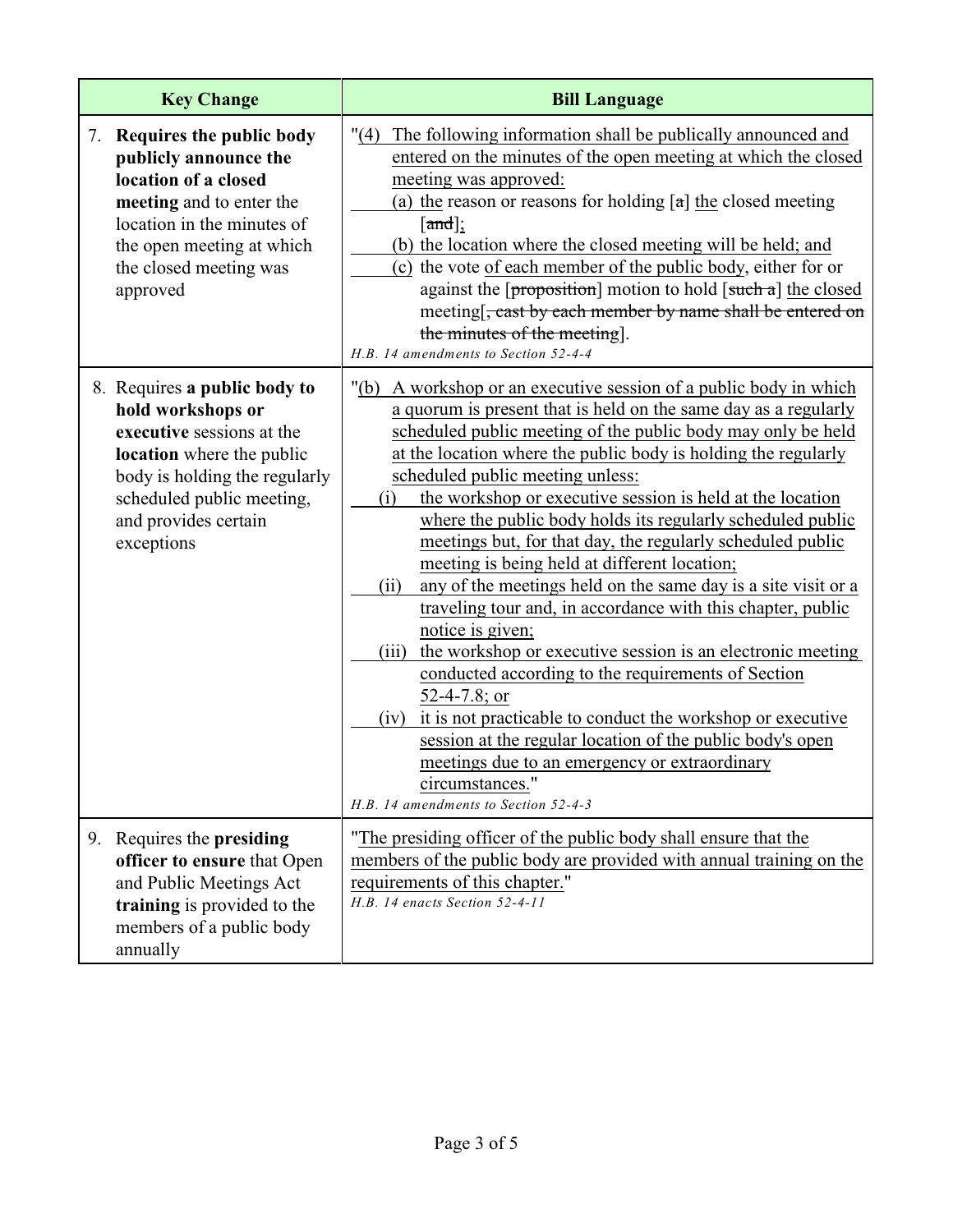| <b>Key Change</b>                                                                                                                                                                                                   | <b>Bill Language</b>                                                                                                                                                                                                                                                                                                                                                                                                                                                                                                                                                                                                                                                                                                                                                                                                                                                                                                                                                                                                                         |
|---------------------------------------------------------------------------------------------------------------------------------------------------------------------------------------------------------------------|----------------------------------------------------------------------------------------------------------------------------------------------------------------------------------------------------------------------------------------------------------------------------------------------------------------------------------------------------------------------------------------------------------------------------------------------------------------------------------------------------------------------------------------------------------------------------------------------------------------------------------------------------------------------------------------------------------------------------------------------------------------------------------------------------------------------------------------------------------------------------------------------------------------------------------------------------------------------------------------------------------------------------------------------|
| 10. Requires the Office of the<br><b>Attorney General to</b><br>provide public bodies with<br>at least yearly notice of any<br>material changes to the<br>requirements for the conduct<br>of meetings under the act | "(2)<br>The attorney general shall, on at least a yearly basis, provide<br>notice to all public bodies that are subject to this chapter of any<br>material changes to the requirements for the conduct of<br>meetings under this chapter."<br>H.B. 14 amendments to Section 52-4-9                                                                                                                                                                                                                                                                                                                                                                                                                                                                                                                                                                                                                                                                                                                                                           |
| 11. Provides that it is a class <b>B</b><br>misdemeanor to knowingly<br>or intentionally violate<br>closed meeting provisions                                                                                       | "In addition to any other penalty under this chapter, a member of a<br>public body who knowingly or intentionally violates or who<br>knowingly or intentionally abets or advises a violation of any of the<br>closed meeting provisions of this chapter is guilty of a class B<br>misdemeanor."<br>H.B. 14 enacts Section 52-4-12                                                                                                                                                                                                                                                                                                                                                                                                                                                                                                                                                                                                                                                                                                            |
| 12. Requires a public body to<br>adopt a resolution, rule, or<br>ordinance governing the use<br>of electronic meetings prior<br>to holding an electronic<br>meeting                                                 | "(3) (a) A public body may not hold an electronic meeting unless<br>the public body has adopted a resolution, rule, or ordinance<br>governing the use of electronic meetings."<br>S.B. 12 amendments to Section 52-4-7.8                                                                                                                                                                                                                                                                                                                                                                                                                                                                                                                                                                                                                                                                                                                                                                                                                     |
| 13. Allows the resolution, rule,<br>or ordinance that governs<br>electronic meetings to<br>prohibit or limit electronic<br>meetings based on budget,<br>public policy, logistical<br>considerations, etc.           | "(b) The resolution, rule, or ordinance may:<br>prohibit or limit electronic meetings based on budget,<br>(i)<br>public policy, or logistical considerations;<br>require a quorum of the public body to:<br>(ii)<br>be present at a single anchor location for the meeting;<br>(A)<br>and<br>vote to approve establishment of an electronic meeting<br>(B)<br>in order to include other members of the public body<br>through an electronic connection;<br>require a request for a electronic meeting to be made by a<br>(iii)<br>member of a public body up to three days prior to the<br>meeting to allow for arrangements to be made for the<br>electronic meeting;<br>restrict the number of separate connections for members of<br>(iv)<br>the public body that are allowed for an electronic meeting<br>based on available equipment capability; or<br>establish other procedures, limitations, or conditions<br>(v)<br>governing electronic meetings not in conflict with this<br>section."<br>S.B. 12 amendments to Section 52-4-7.8 |